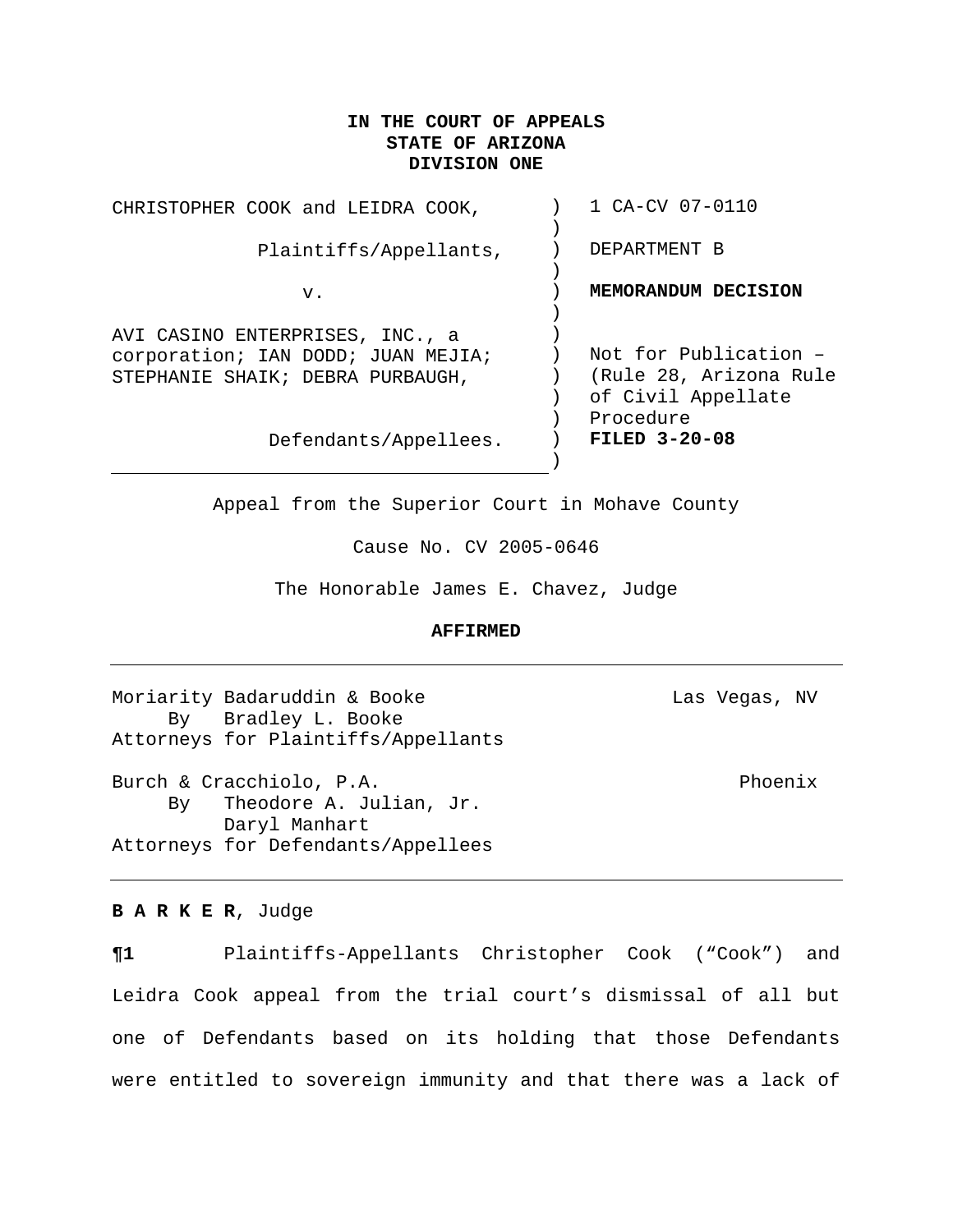personal jurisdiction. Appellants argue that Defendant Avi Casino Enterprises, Inc., ("Avi") is a separate and distinct legal entity from the Fort Mojave Indian Tribe ("the Tribe") and, as such, does not enjoy the Tribe's sovereign immunity. Appellants also argue that they have made a prima facie showing of both general and specific personal jurisdiction, making dismissal inappropriate on jurisdictional grounds. For the reasons discussed below, we affirm the trial court's granting of Defendants' motion to dismiss.

#### *Facts and Procedural Background*

**¶2** At about 4:30 A.M. on May 25, 2003, Cook left the home of his mother-in-law in Bullhead City, Arizona to drive his motorcycle home. $^1$  $^1$  Late the previous night and into that morning a birthday party was being held at Avi Resort Casino for an employee. Avi operates Avi Resort Casino and is owned by the Tribe. Juan Mejia, Stephanie Shaik, Debra Purbaugh, and their supervisor, Ian Dodd, ("the Individual Defendants"), $^2$  $^2$  were employees of the casino working at the party and serving alcohol

<span id="page-1-0"></span><sup>&</sup>lt;sup>1</sup> Because the dismissal is pursuant to Rule  $12(b)$ , we accept the well-pleaded allegations in the Plaintiff's complaint as true. *Filer v. Tohono O'Odham Nation Gaming Enter.*, 212 Ariz. 167, 169, ¶ 2, 129 P.3d 78, 80 (App. 2006). Thus, we take many of the facts concerning the collision directly from Cook's complaint.

<span id="page-1-1"></span> $2^2$  The Individual Defendants are grouped together separately from the corporate Defendant, Avi, for ease of analysis of the Individual Defendants' roles as employees.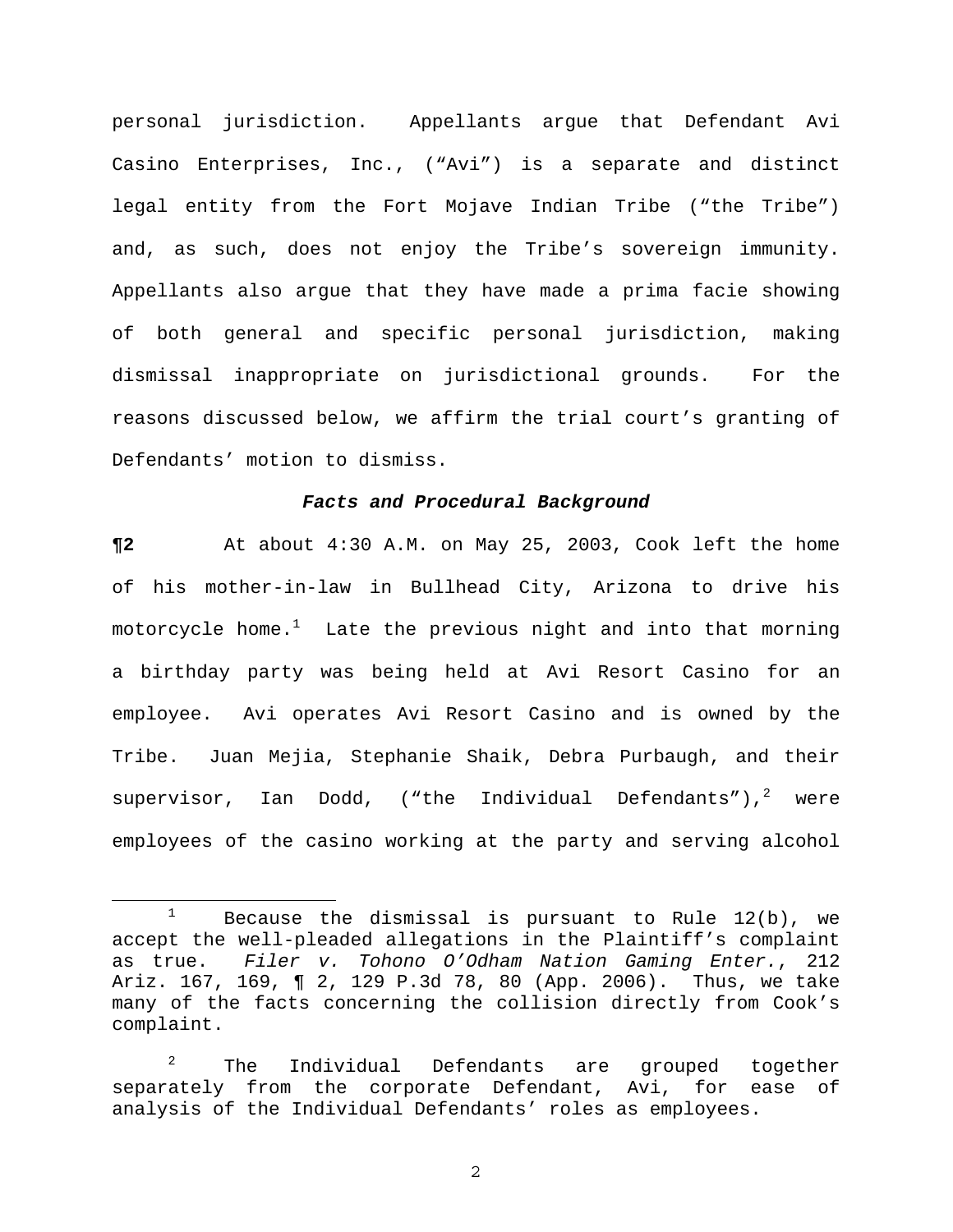to the guests. One of the party guests, Andrea C. ("Andrea"), was also an Avi employee. During the course of the party, Andrea became intoxicated.

**¶3** At about the same time that Cook left his mother-inlaw's house, Andrea left the casino, was shuttled to her car, and attempted to drive home. Within moments, Andrea crossed the center line on Aztec Road and collided with Cook. Cook suffered near fatal injuries, including the loss of his left leg at the hip.

**¶4** On May 23, 2005, Cook filed a complaint in superior court claiming damages for dram shop liability pursuant to Arizona Revised Statutes ("A.R.S.") section 4-311 (2002) and Arizona common law, dram shop liability pursuant to tribal ordinance, negligence, and punitive damages. Avi and the Individual Defendants moved to dismiss the complaint on May 4, 2006, citing improper and insufficient service of process, lack of personal jurisdiction, and lack of subject matter jurisdiction due to sovereign immunity. The trial court granted this motion, finding that Avi and the Individual Defendants are entitled to sovereign immunity. Cook filed a timely appeal. We have jurisdiction pursuant to A.R.S. § 12-120.21 (2003).

### *Discussion*

**¶5** This court reviews *de novo* the trial court's dismissal of claims pursuant to Arizona Rule of Civil Procedure ("Rule")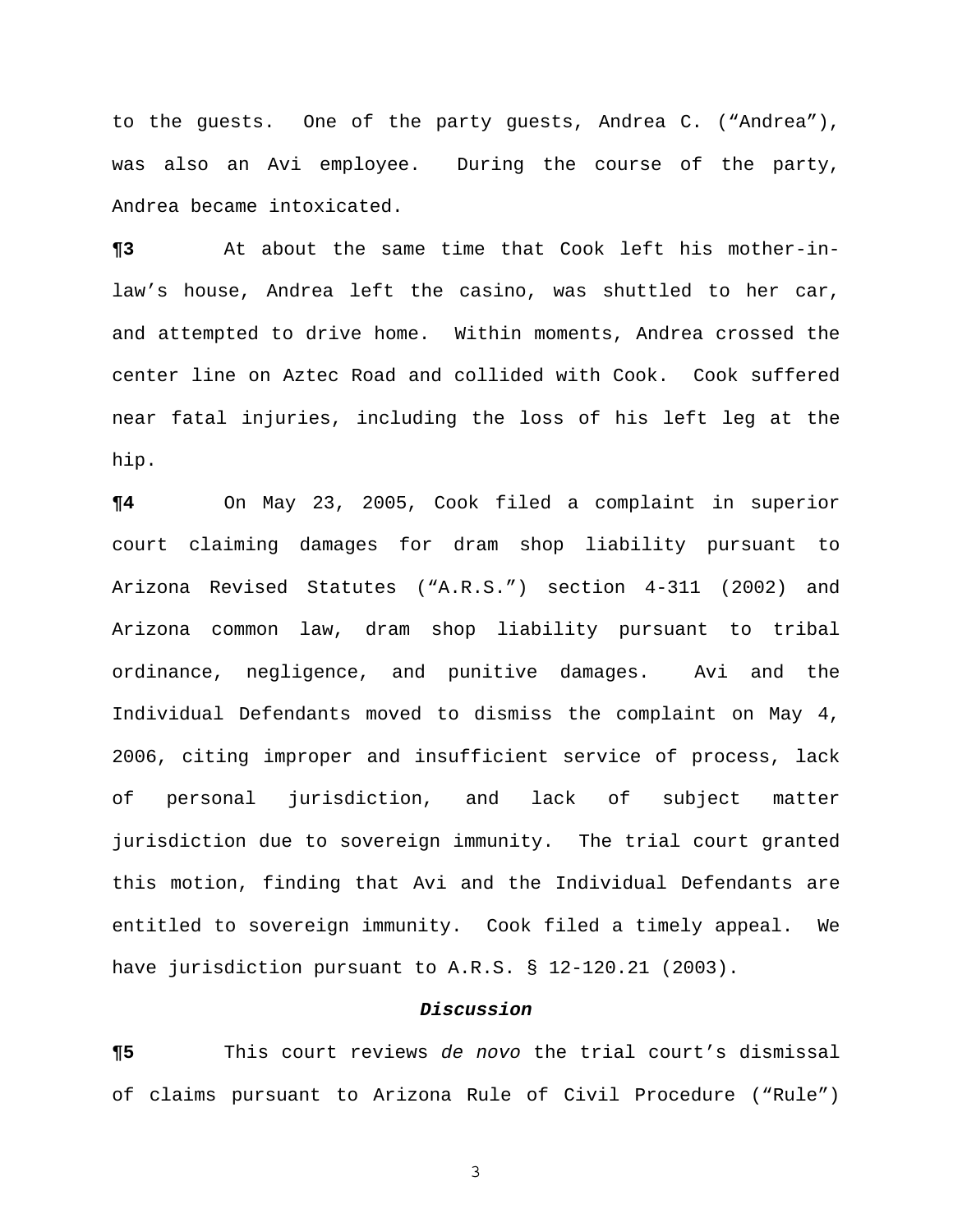12(b), including those claims when a court decides that it lacks subject matter jurisdiction. *Rashedi v. Gen. Bd. of Church of Nazarene*, 203 Ariz. 320, 323, ¶ 13, 54 P.3d 349, 352 (App. 2002). Because our review of personal jurisdiction is dispositive, we address only that issue.

**¶6** Personal jurisdiction must be based on sufficient minimum contacts so that it does not offend notions of fair play and substantial justice in hauling a defendant into court in the forum state. *Int'l Shoe Co. v. Washington*, 326 U.S. 310, 320 (1945). Personal jurisdiction is of two types: general jurisdiction or specific jurisdiction. Under either type, "the constitutional touchstone remains whether the defendant purposefully established 'minimum contacts' in the forum State." *Burger King Corp. v. Rudzewicz,* 471 U.S. 462, 474 (1985). For the reasons set forth in *Williams v. Lakeview Co.*, 199 Ariz. 1, 3, ¶ 7, 13 P.3d 280, 282 (2000), there were insufficient contacts with Arizona to establish general jurisdiction. *See also Westphal v. Mace*, 671 F. Supp. 665, 667-68 (D. Ariz. 1987) (general jurisdiction did not exist even though defendant advertised in Arizona, sponsored travel packages with travel agents in Arizona, and published a phone number in Arizona phone directories). As the Arizona Supreme Court stated in *Williams*, "the level of contact required to show general jurisdiction is quite high." 199 Ariz. at 3, ¶ 6, 13 P.3d at 282. This record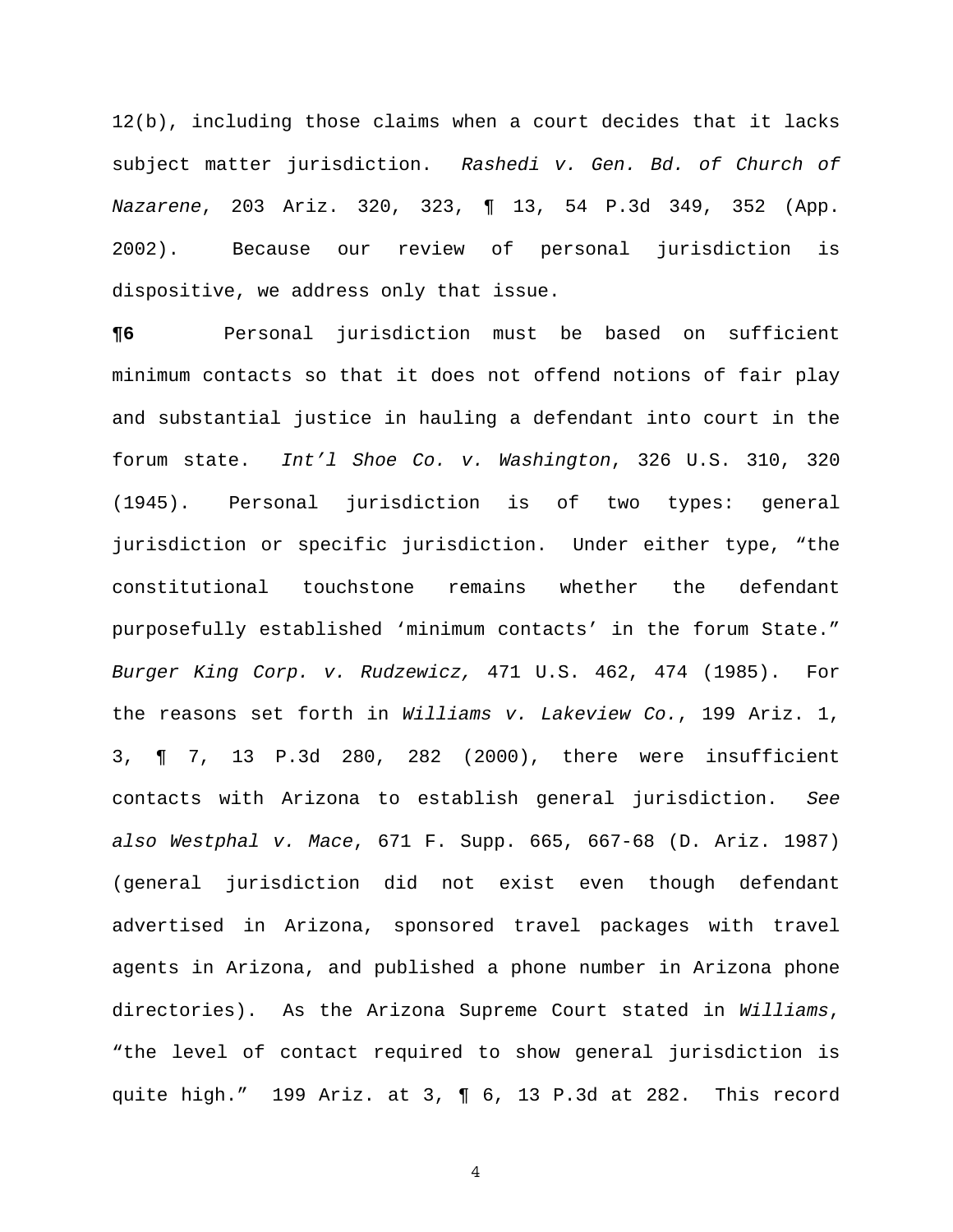simply does not provide pervasive enough contacts such that suits against defendants for any purposes based on a claim of general jurisdiction would be appropriate.

**¶7** Specific jurisdiction, which is based on less pervasive contacts than general jurisdiction, is appropriate if "(1) the defendant purposefully avails himself of the privilege of conducting business in the forum; (2) the claim arises out of or relates to the defendant's contact with the forum; and (3) the exercise of jurisdiction is reasonable." 199 Ariz. at 3, ¶ 7, 13 P.3d at 282. In this case, we need not consider whether Avi purposefully availed itself of the privilege of conducting business in Arizona or that the exercise of jurisdiction would be reasonable. The question the parties focus on is prong two, whether "the claim arises out of or relates to the defendant's contact with the forum." *Id.*

**¶8** In *Williams,* the passengers and the driver of a vehicle traveled to a Nevada casino located "just past the Arizona border." *Id.* at 2, ¶ 2, 13 P.3d at 281. The driver became intoxicated while at the casino. *Id*. After crossing the Arizona border, the inebriated driver caused a one-car collision in which the passengers were seriously injured. *Id.* at 2-3, ¶ 2, 13 P.3d at 282-82. The Arizona Supreme Court upheld the dismissal for lack of jurisdiction as there was no causal connection between the plaintiffs' claim and the subsequent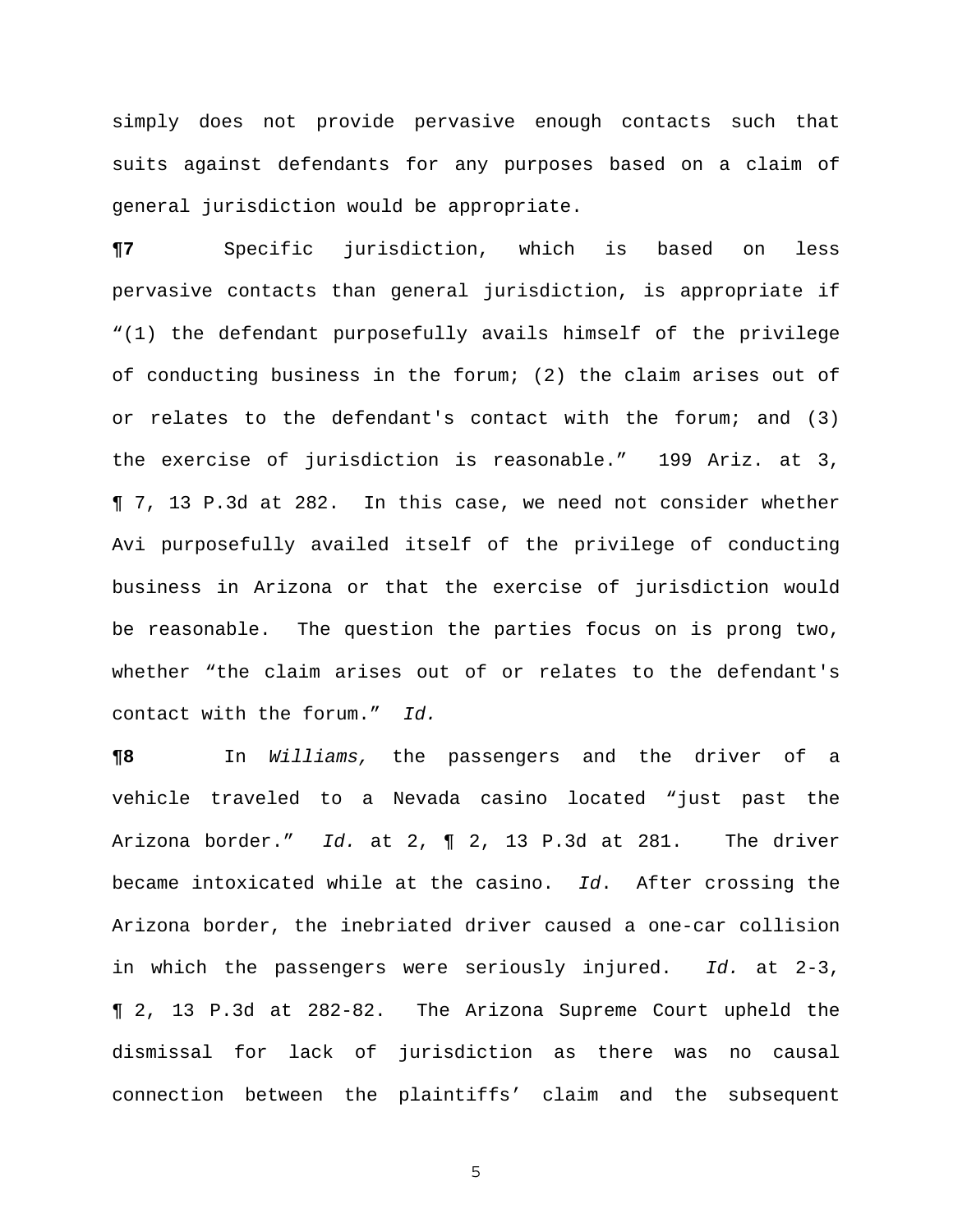incident. *Id.* at 4, ¶ 13, 13 P.3d at 283 ("[T]he plaintiffs do not assert that their visit to the casino resulted from any of Lakeview's contacts with Arizona."). The court emphasized that "[t]he requirement that a nexus exist between a defendant's activities in the forum state and a plaintiff's cause of action provides the key to exercising specific jurisdiction." *Id*. at 4, ¶ 11, 13 P.3d at 283.

**¶9** The plaintiffs' cause of action in *Williams* did not meet the nexus requirement and jurisdiction was denied. We focus on one aspect of the nexus requirement here that we find to be dispositive. As Avi points out, this accident occurred on a roadway within the reservation. If this incident involved only non-tribal entities, this factor may or may not be dispositive. The nexus requirement would merit further discussion. However, here the Defendants are a tribal entity and its employees acting in the course and scope of their duties. That the damage causing event occurred on the reservation is a critical factor.

**¶10** As the United States Supreme Court pointed out,

In litigation between Indians and non-Indians arising out of conduct on an Indian reservation, resolution of conflicts between the jurisdiction of state and tribal courts have depended, absent a governing act of Congress, on "whether the state action infringed on the right of reservation Indians to make their own laws and be ruled by them."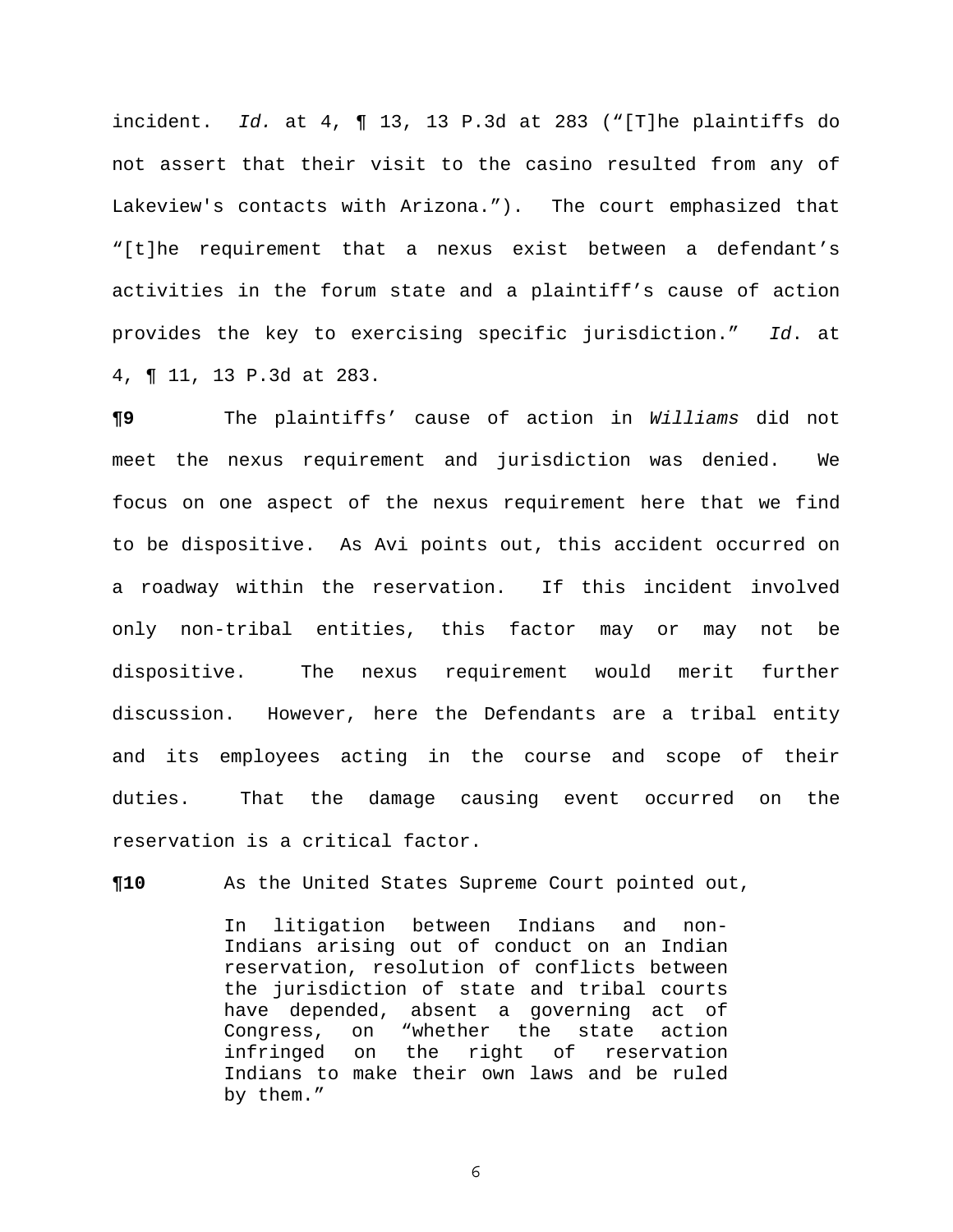*Fisher v. Dist. Ct. of Sixteenth Judicial Dist. of Mont.*, 424 U.S. 382, 386 (1976) (quoting *Williams v. Lee*, 358 U.S. 217, 220 (1959)). *In Enriquez v. Superior Court (Joyner)*, 115 Ariz. 342, 565 P.2d 522 (1977), relying on *Williams v. Lee*, we held that a collision occurring on a state highway within an Indian Reservation did not result in jurisdiction when the action involved a suit against an Indian. Here, though the party involved in the collision was a non-Indian, the entities being sued are a tribal entity and its employees. This raises a clear issue of subject matter jurisdiction under *Williams v. Lee*. However, at a minimum, it also results in a diminished nexus between the litigation and the State of Arizona such that the nexus is not satisfied under *Williams v. Lakeview*. As appellees argue, there is an insufficient basis "to confer personal jurisdiction over a Tribal entity or its employees for an accident that occurred on the Reservation." Thus, our analysis turns on the fact that the collision and the overserving all occurred on the reservation and the litigation here involves only a tribal entity and the employees of that entity. We give no opinion as to what the result or analysis would be in the event that the collision or overserving was not on the reservation and the litigation involved non-tribal entities.